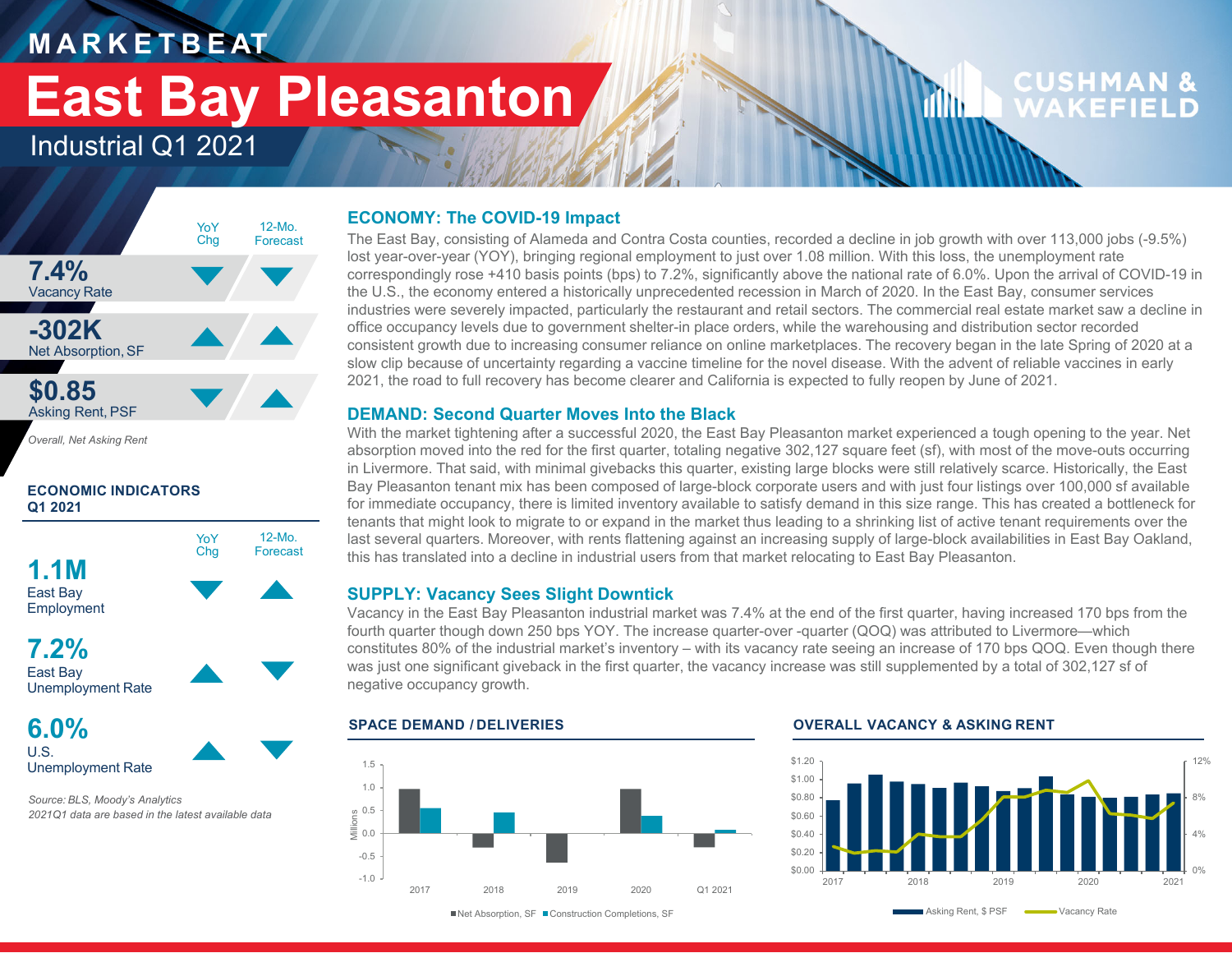## **M A R K E T B E AT** Industrial Q1 2021 **East Bay Pleasanton**

# **CUSHMA**

#### **PRICING: Asking Rents Remain Stagnant**

Asking rents at the close of the first quarter were \$0.85 per square foot (psf) on a monthly triple-net basis, which has saw a slight uptick from the fourth quarter and was up \$0.04 YOY. Asking rents averaged annual increases of 11.6% between 2013 and 2017, peaking at \$1.08 psf in the third quarter of 2017 and have plateaued due to relatively stable leasing activity and occupancy. In previous years, East Bay Pleasanton has attracted spillover demand from the nearby East Bay Oakland market, where rent growth has been more pronounced. As rents are beginning to level off in that market, there are no significant relocation or expansion requirements currently being tracked. With vacancy forecasted to remain relatively constant in the coming year, average asking rental rates should follow a similar path.

#### **Sales**

The investment market recorded rather strong activity in the first quarter, with three significant transactions signed. GIC Real Estate purchased 105,000 sf for \$23.9 million or \$505 228 psf at 6211 Las Positas Rd. in Livermore from LBA Realty. LREH California LLC purchased 18,117 sf at 5542 Brisa St. in Livermore \$3.7 million or \$204 psf. Lastly, Asmir & Faketa Sojkic purchased 11,255 sf at 76 Wright Brothers Ave. from Freels & Padilla Real Estate for \$3.2 million or \$284 psf.

The East Bay Pleasanton market has been overshadowed of late by the more convenient transit-oriented markets such as Oakland and Walnut Creek. But even with additional availability there, prices are generally steeper in those nearby markets thus the more price sensitive East Bay tenants will focus on less costly alternatives. The likely source of any industrial growth for East Bay Pleasanton will come from companies adjusting to the large demand of e-commerce and distribution facilities.

#### **Outlook**

- Current vacancy is 7.4% in the East Bay Pleasanton industrial market and is expected to remain at its current rate or decrease slightly as the market adjusts to a post-pandemic economy.
- Leasing activity is expected to bounce back in the remainder of 2021 as industrial requirements continue to be strong.
- Rents closed the quarter at \$0.85 psf and are expected to remain relatively flat over the next twelve months.

#### **SUBMARKET ASKING RENT**

film.





#### **DIRECT VS. SUBLEASE SPACE AVAILABLE COMPARISON**

#### **AVAILABILITIES BY SEGMENT SIZE**

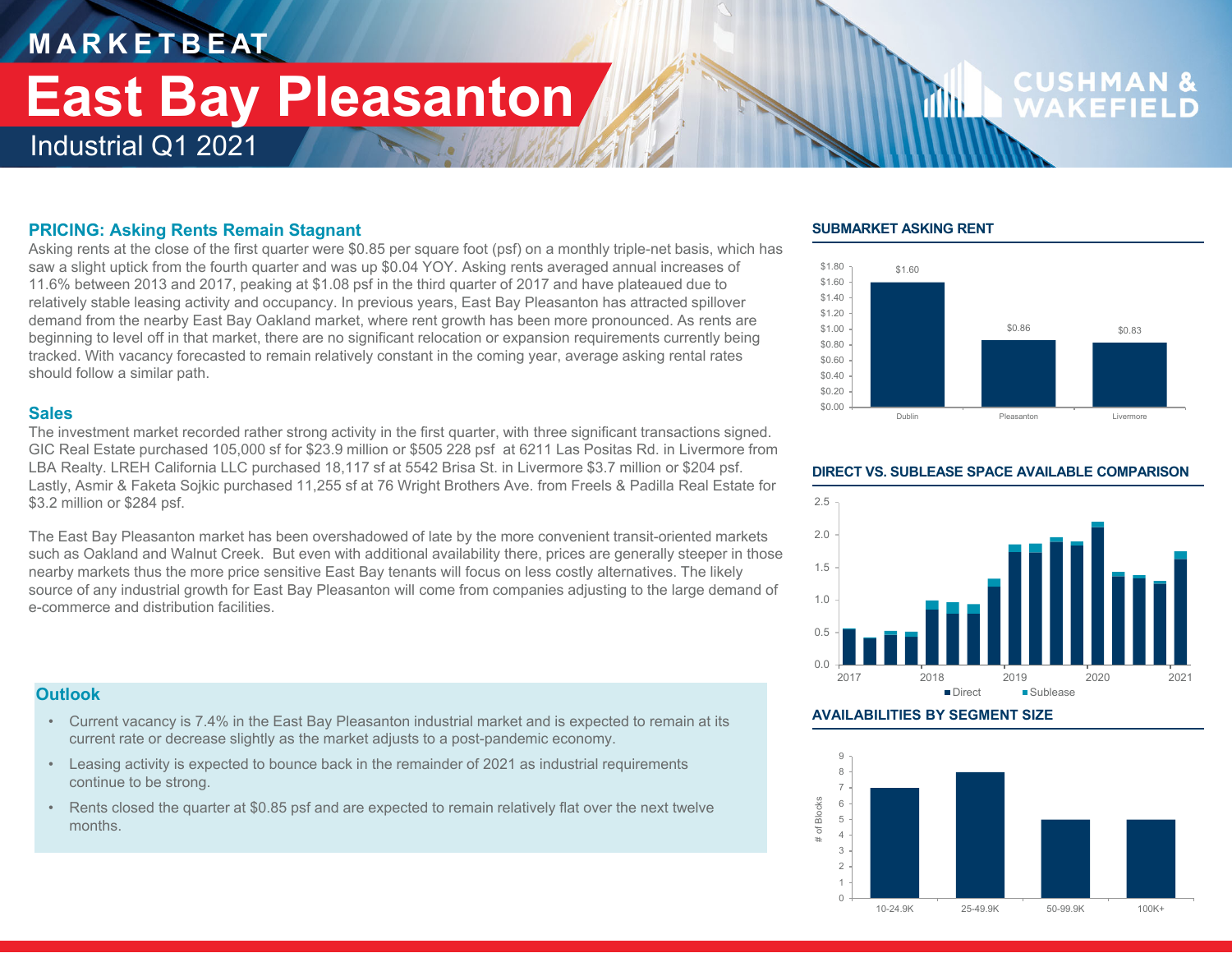## **M A R K E T B E AT** Industrial Q1 2021 **East Bay Pleasanton**

# **CUSHMAN &**<br>WAKFFIFLD

#### **MARKET STATISTICS**

| <b>SUBMARKET</b> | <b>INVENTORY</b><br>(SF) | <b>OVERALL VACANT</b><br>(SF) | <b>OVERALL</b><br><b>VACANCY RATE</b> | <b>CURRENT QTR</b><br><b>OVERALL NET</b><br><b>ABSORPTION (SF)</b> | <b>YTD OVERALL</b><br><b>NET ABSORPTION</b><br>(SF) | <b>UNDER CNSTR</b><br>(SF) | <b>CONSTR</b><br><b>COMPLETIONS</b><br>(SF) | <b>OVERALL</b><br><b>WEIGHTED AVG</b><br><b>NET RENT (MF)</b> | <b>OVERALL</b><br><b>WEIGHTED AVG</b><br><b>NET RENT (W/D)</b> | <b>OVERALL AVG</b><br><b>ASKING RENT</b> |
|------------------|--------------------------|-------------------------------|---------------------------------------|--------------------------------------------------------------------|-----------------------------------------------------|----------------------------|---------------------------------------------|---------------------------------------------------------------|----------------------------------------------------------------|------------------------------------------|
| Dublin           | 1,758,840                | 24,553                        | 1.4%                                  | 10.954                                                             | 10.954                                              |                            |                                             | \$1.60                                                        | \$1.53                                                         | \$1.60                                   |
| Pleasanton       | 2,639,934                | 362,698                       | 13.7%                                 | $-86,953$                                                          | $-86.953$                                           |                            |                                             | \$1.43                                                        | \$0.85                                                         | \$0.86                                   |
| Livermore        | 17,505,361               | 1,244,095                     | 7.1%                                  | $-226, 128$                                                        | $-226.128$                                          |                            | 77.318                                      | \$0.90                                                        | \$0.82                                                         | \$0.83                                   |
| Total            | 21,904,135               | 1,631,346                     | 7.4%                                  | $-302.127$                                                         | $-302, 127$                                         |                            | 77,318                                      | \$1.11                                                        | \$0.83                                                         | \$0.85                                   |

*\*Rental rates reflect weighted net asking \$psf/year* MF = Manufacturing W/D = Warehouse/Distribution

**d** 

#### **KEY LEASE TRANSACTIONS Q1 2021**

| <b>PROPERTY</b>        | <b>SUBMARKET</b> | <b>TENANT</b>      | <b>RSR</b> | <b>TYPE</b>   |
|------------------------|------------------|--------------------|------------|---------------|
| 6950-6956 Preston Ave. | Livermore        | SolarJuice         | 57,988     | Direct        |
| 4659 Las Positas Rd.   | Livermore        | Undisclosed        | 12.862     | <b>Direct</b> |
| 4754 Bennett Dr.       | Livermore        | <b>DSC Pacific</b> | 12,849     | Direct        |

*\*Renewals not included in leasing statistics*

#### **KEY SALES TRANSACTIONS Q1 2021**

| <b>PROPERTY</b>         | <b>SUBMARKET</b> | <b>SELLER / BUYER</b>                       |         | <b>PRICE/S PSF</b> |
|-------------------------|------------------|---------------------------------------------|---------|--------------------|
| 6211 Las Positas Rd.    | Livermore        | LBA Realty / Dedeaux Properties             | 105,000 | \$23.9M / \$228    |
| 5542 Brisa St.          | Livermore        | JRC Properties / LREH California LLC        | 18.117  | \$3.7M / \$204     |
| 76 Wright Brothers Ave. | Livermore        | Freels & Padilla RE / Asmir & Faketa Sojkic | 11.255  | \$3.2M / \$284     |